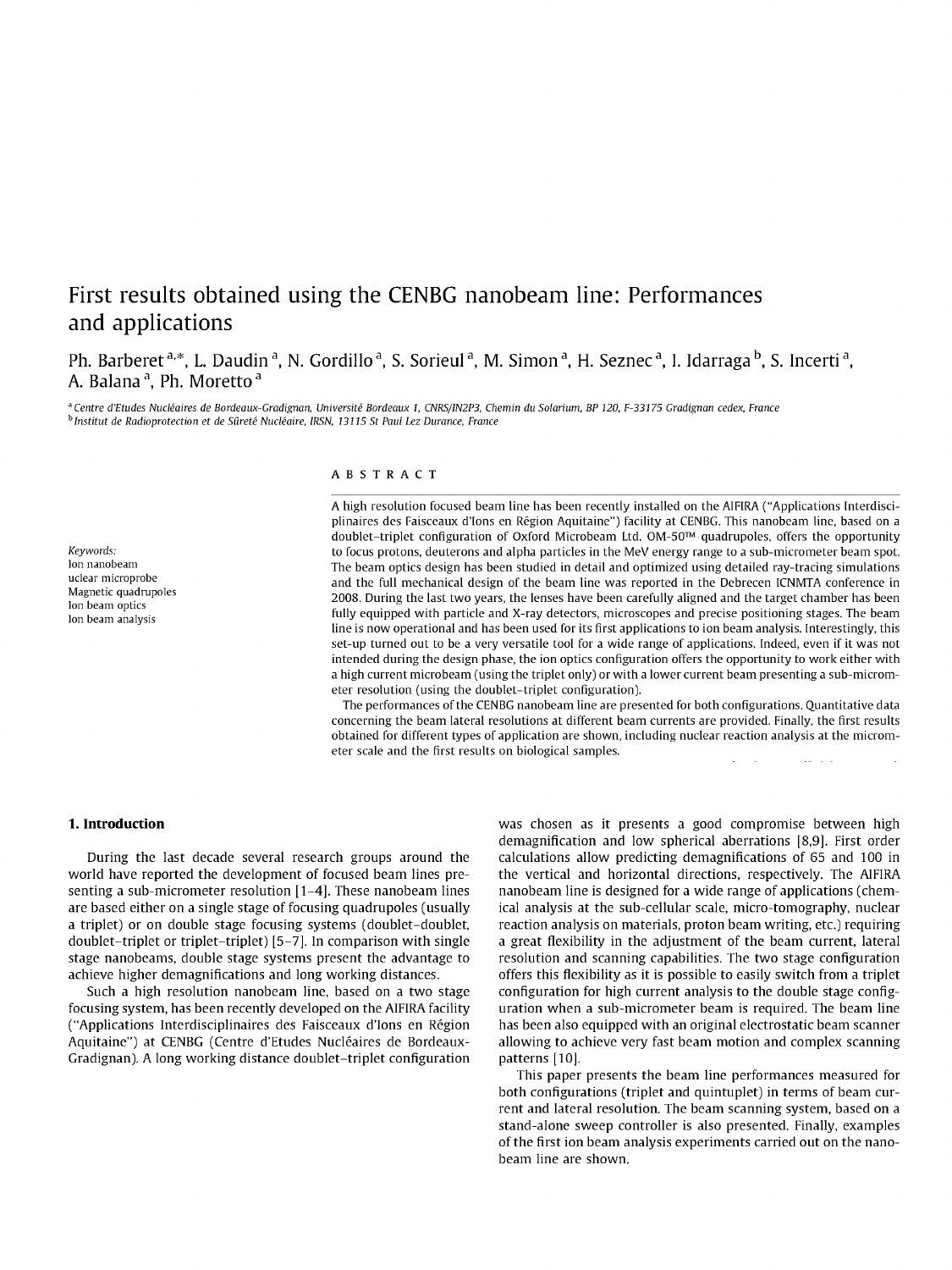## **2. The CENBG nanobeam line**

The CENBG nanobeam line design has been presented in detail previously  $[8-10]$ . Briefly, it is installed at the  $0^{\circ}$  output of the 3.5 MV Singletron™ (HVEE, The Netherlands) switching magnet. The beam line is 9.12 m long and the beam is focused on target using a two stage doublet-triplet configuration of OM-50™ (Oxford Microbeam Ltd.) magnetic quadrupoles. The object slits are positioned at the waist of the 90° analyzing magnet 1.2 m upstream of the switching magnet. An intermediate image is formed by the doublet 2.85 m upstream of the triplet and the system has a 25 cm working distance. The beam line is almost entirely shielded with mu-metal to reduce significantly the influence of external stray magnetic fields and is supported by a massive granite monolith to reduce the parasitic vibrations as much as possible. The intermediate image is visualized using a CCD camera by inserting a glass slide covered with a 200 nm thick  $CaF<sub>2</sub>:Er scintillating layer$ and a  $10\times$  objective on the beam axis. An overview of the beam line dimensions can be found on Fig. 1. The beam is scanned over the target using electrostatic scanning plates (maximum scan size:  $1.5 \times 1.5$  mm<sup>2</sup> at 2 MeV) situated downstream of the triplet and driven by fast high voltage amplifiers (Physicon Corp., Model RS1224-2500). The target chamber is equipped with a full set of motorized stages (Newport™, maximum range of 100 mm, positioning accuracy of  $1 \mu m$ ) used to position the sample holder, microscope objectives, STIM, RBS (Canberra PIPS detectors,  $25 \text{ mm}^2$ ) and PIXE (e2v Sirius™ 80 mm<sup>2</sup> Si(Li) detector) detectors and faraday cups [10].

## **3. Optics alignment**

The achievement of a micrometer or sub-micrometer beam spot at the target position requires a precise alignment of the magnetic quadrupoles. At CENBG, the five magnetic quadrupoles can be moved individually using micrometric screws allowing the adjustment of their position in the transverse plane, rotation and tilt. For alignment purpose, the beam is visualized on  $CaF<sub>2</sub>:Er$  scintillating layers at the target position and at the intermediate image position. As the target chamber microscope is equipped with a  $20\times$ objective, a highly magnified image can be used to observe the beam in the focal plane and to finely adjust the quadrupoles positions. As a first step, the triplet has been aligned without the use of the doublet. This procedure is relatively easy as only three lenses, situated in close proximity, are used.

The challenge in aligning a double stage system mainly comes from the fact that the two stages must be aligned together on the same optical axis. In order to achieve this requirement, the triplet was used as a reference. The strategy consisted in first focusing the beam with the triplet and to localize carefully the image position. The quadrupoles forming the doublet were then aligned by looking at the image formed in the target plane (i.e. 3.80 m downstream of the triplet). The quadrupoles were positioned to obtain an image at the same position as the one obtained with the triplet. This procedure constitutes a first step in the iterative alignment process. The refinement of the optics alignment will be performed as a background task in the near future.

#### **4. Performances of the beam line**

#### *4.1. Beam current and lateral resolution*

The beam lateral resolution on target has been measured by scanning the beam on samples presenting a sharp edge. For low current measurements (i.e. STIM), the beam was scanned on a cleaved silicon wafer and the transmitted particles without energy loss were detected with a silicon particle detector situated at 0°. For high current measurements, the beam was scanned on a gold layer deposited on silicon and eroded using a FIB (Focused Ion Beam). For the resolution measurements, particles backscattered on the gold atoms were detected. Using both methods, beam profiles were obtained (see an example on Fig. 2) and fitted by a Gauss error function using the ROOT analysis software [11]. Results obtained for both focusing configurations are presented in Table 1.

The triplet configuration allows the focusing of the beam in a sub-micron spot for low current applications (i.e. STIM imaging). Interestingly, using this configuration, a rather high current on target ( $>$ 300 pA) can be obtained together with a 1  $\mu$ m beam size. Depending on the beam parameters and the condition of the ion source, beam currents up to 600 pA on target have been measured. The use of this configuration is thus suitable for PIXE/RBS analysis of thin targets (i.e. cell monolayers) for which a high beam current is needed to keep reasonable acquisition times.

The quintuplet configuration turned out to be more difficult to use in a routine way. It allows to obtain beam sizes of about 200 nm for STIM analysis. This resolution is better than the one measured using the triplet configuration but is above the one expected from the ray-tracing simulations  $\left($  <100 nm when a 5  $\mu$ m object aperture is used). High current measurements show less reproducible results. It was possible to obtain a demagnification of about 90 in one plane and 62 in the other plane. Indeed, a beam size of  $1.1 \times 1.6$  µm was measured when using a 100 µm circular object. These values are close to the theoretical one (100 and 65 respectively) but the image size did not decrease with the object size in a linear way, indicating a strong effect of the parasitic aberrations. Indeed, a small misalignment of the doublet can lead to large aberrations since it is situated several meters away from the triplet. Additionally, rather low currents on target were measured compared to the triplet configuration (about 50 pA with a 100  $\mu$ m object). This decrease can be due to several factors. Indeed, a mechanical misalignment of the doublet can slightly steer the beam out of the optical axis of the triplet and thus a lower current



Fig. 1. General layout of the CENBG nanobeam line. The target situated at the image position can be visualized using reflection or transmission optical microscopy. The intermediate image is visualized using a microscope.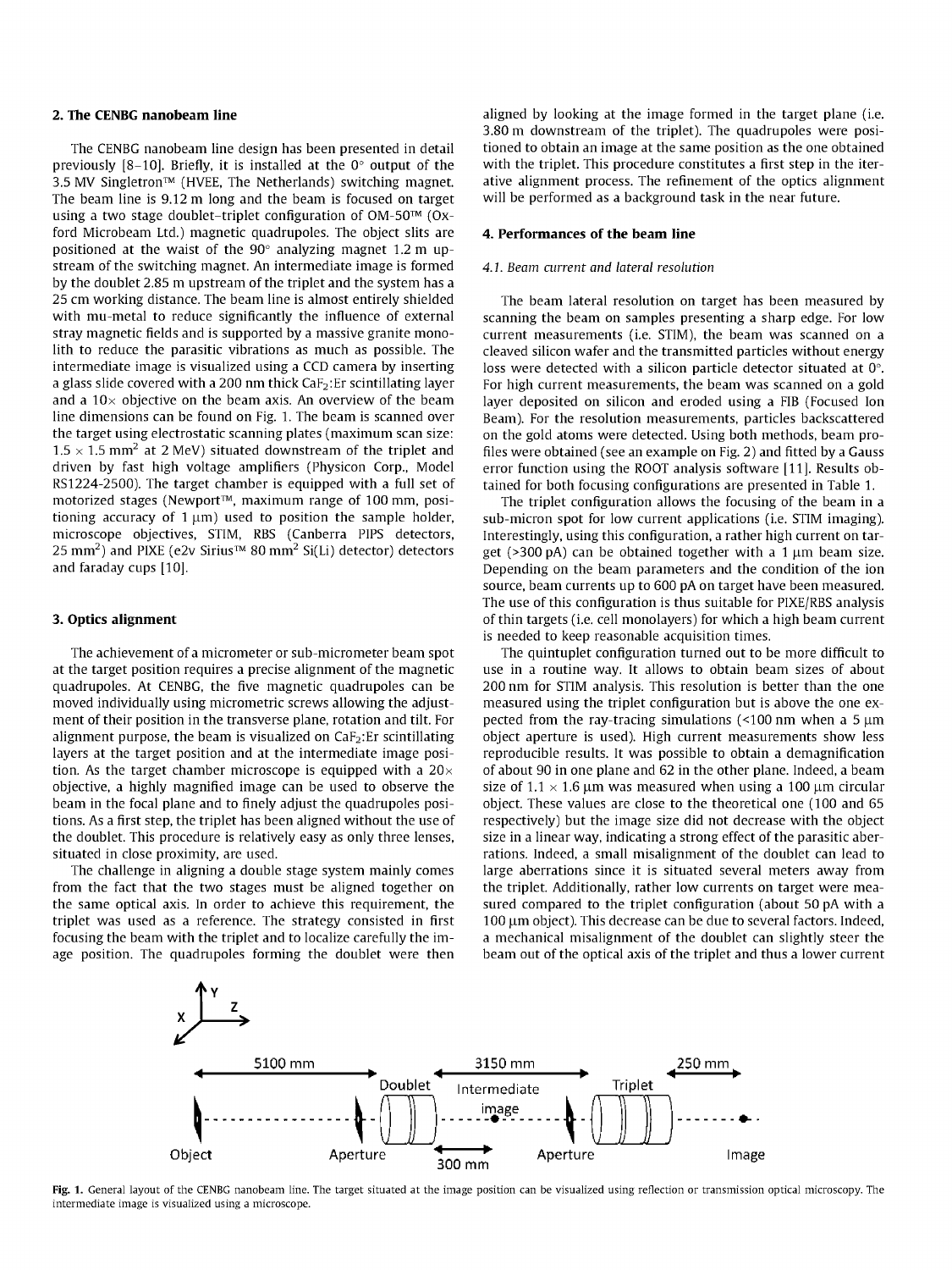

**Fig. 2.** Examples of beam profiles obtained in STIM (1.5 MeV protons) using the quintuplet configuration. Both horizontal (a) and vertical (b) profiles are shown. The fit with a Gauss error function allows the measurement of the beam lateral resolution. On this example the beam Full Width at Half Maximum was measured to be 256 nm in the horizontal direction (a) and 187 nm in the vertical direction (b).

#### **Table 1**

Summary of the beam lateral resolution on target as a function of the beam current for both focusing configurations: triplet and quintuplet Numerical values are indicative values obtained on several independent experiments.

|                       | Low current mode      |                                      | High current mode |                              |
|-----------------------|-----------------------|--------------------------------------|-------------------|------------------------------|
|                       | Beam current (ions/s) | Lateral resolution (nm)              | Beam current (pA) | Lateral resolution $(\mu m)$ |
| Triplet<br>Quintuplet | 2000<br>700           | $300 \times 300$<br>$200 \times 250$ | >300<br>30        | L.5                          |

passes through the aperture located before the triplet. In addition, the doublet introduces a beam divergence after the intermediate image, leading to a smaller beam brightness at the position of the aperture. These effects will have to be investigated in more details and more efforts will have to be put on the quadrupole alignment in order to enhance the resolution of the nanobeam.

### *4.2. Beam scanning and control*

The development of a multi-purpose nanobeam line requires the use of a very flexible beam control system. For this reason, it was chosen to develop a stand-alone sweep controller based on a compact Reconfigurable Input/Output (compact RIO) device from National Instrument™. This system is loaded with a dedicated control software written in LabVIEW™ and can be addressed by any computer of the experimental hall via a web browser or any home-made program supporting TCP/IP messages. The scanning voltages are sent simultaneously on the analog outputs (±10 V, 16 bits DAC) for beam deflection and on the digital outputs for real-time data acquisition. The developed system allows to produce maps with a  $256 \times 256$  pixels resolution and at a relatively high scanning speed as it is possible to go down to  $15 \mu s$  per pixel (limited by the DAC conversion time). The compact RIO is also equipped with high speed TTL pulse counters (>2 MHz), for builtin high count rate imaging and particle counting, and with high speed TTL outputs used to generate beam shutter or deadtime signals. Arbitrary scanning patterns with more than 130,000 positions can be defined. This makes it particularly useful for imaging of complex structures, ion beam lithography and targeted irradiation.

## **5. First use for ion beam analysis**

## *5.1. STIM and PIXE analysis of biological samples*

One of the major applications of the CENBG nanobeam line is the analysis of biological samples at a sub-cellular scale. This application, initially developed on the former microbeam facility, is recognized as a powerful tool for the quantification and localization of inorganic elements in cells [12]. Using the CENBG nanobeam line, it is possible to combine STIM imaging at high resolution (about 200 nm) to visualize the cell density distribution and PIXE analysis with a resolution of about 1  $\mu$ m to map and quantify inorganic elements. At this beam resolution, it is possible to clearly localize subcellular compartments (nucleus, cytoplasm). As an example, Fig. 3 shows STIM and PIXE maps obtained on human primary keratinocytes expose to  $TiO<sub>2</sub>$  nanoparticles. Thanks to the high resolution of the beam,  $TiO<sub>2</sub>$  nanoparticles aggregates located in close vicinity of the cell nucleus appear on STIM maps. This observation is confirmed by PIXE maps where the X-ray signal from titanium is clearly co-localized with the dense spots observed on the STIM map. A complete study has been recently performed at CENBG on the former microbeam line [13]. The nanobeam line opens new opportunities in mapping biological cells at the submicrometer scale in particular in the area of nanotoxicology research.

#### *5.2. Nuclear reaction analysis at the micrometer scale*

The full remote control of the nanobeam line allows the use of high currents deuteron beams for nuclear reaction analysis (NRA) at the micrometer scale without radiation hazard for the experimenter. The beamline was recently used to map the nitrogen content in Zircaloy fuel cladding tubes. Indeed, in the area of nuclear plant accidental scenario analysis, understanding of the oxidation mechanisms of Zircaloy fuel cladding tubes when exposed to air at high temperature is of particular importance. Specifically, the exact role of nitrogen in the reaction path needs to be clarified. The  $^{14}$ N(d,p)<sup>15</sup>N reaction was used to measure the nitrogen distribution in zirconia layers formed on Zircaloy-4 alloy samples exposed to air at temperatures between 800 and 1000 °C. NRA was performed with a 1.8 MeV deuteron beam. The size of the beam has been estimated to be  $4 \mu m$  and the current on target was close to 2 nA The particles resulting from the nuclear reactions (H<sup>+</sup> ,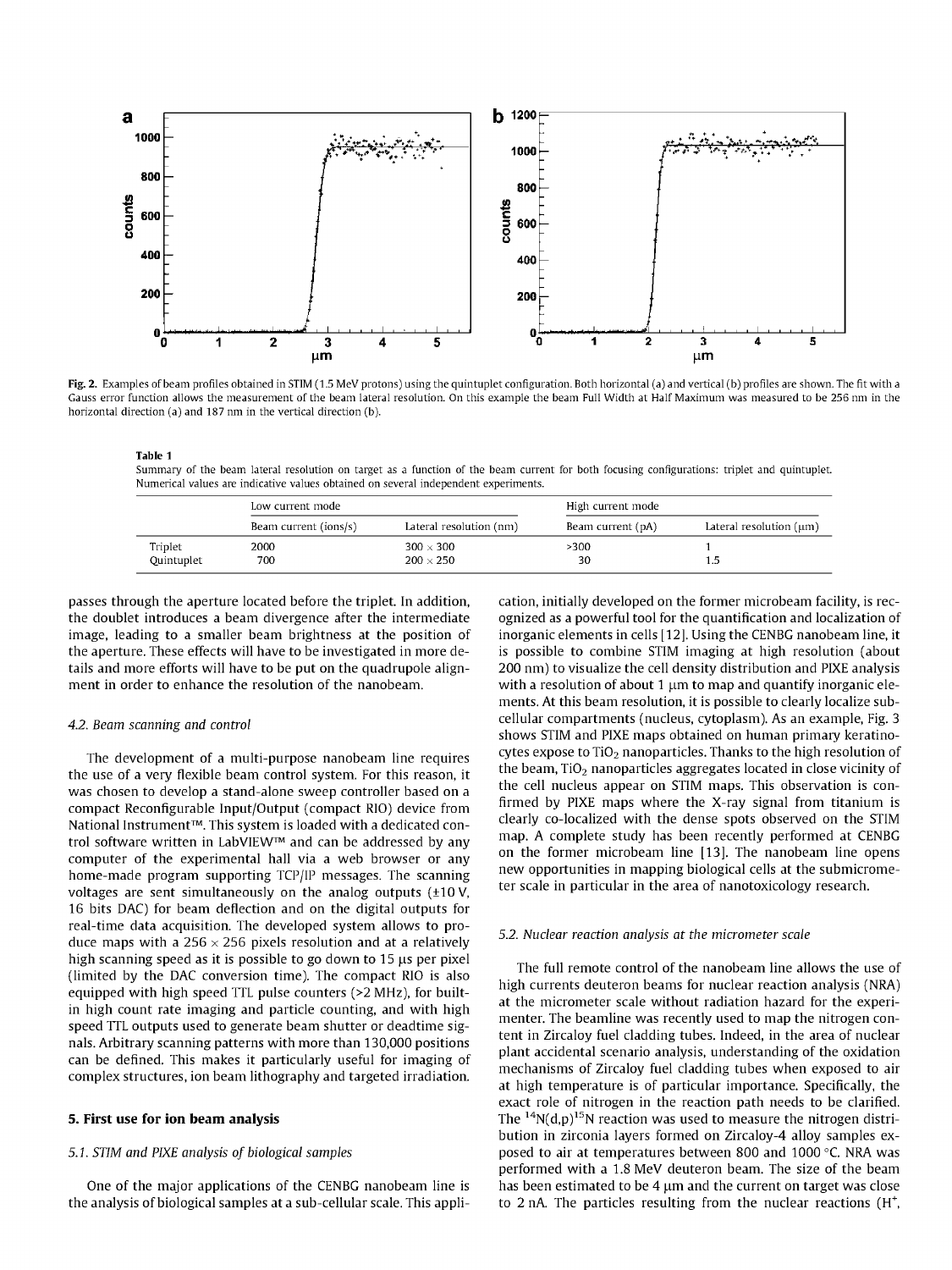

<span id="page-3-0"></span>Fig. 3. Example of correlated STIM/PIXE maps obtained from human primary foreskin keratinocytes exposed to TiO<sub>2</sub> nanoparticles (1.5 MeV protons, beam current on target: 100 pA). The enhanced beam lateral resolution allows to see the perinuclear localization of the nanoparticles. The red arrow indicates a clear correlation between dense spots observed on STIM maps and the titanium signal. Top and bottom images show two different regions of the same sample.



Fig. 4. (a) Example of a nuclear reaction spectrum obtained on a Zircaloy-4 sample. (b) Nitrogen map at the Zr-ZrO<sub>2</sub> interface. The map shows the number of counts per pixel corresponding to the  $14N(d,p_0)^{15}N$  reaction. (c) Corresponding optical image.

He<sup>++</sup>) were collected with a Silicon detector (Canberra PIPS detector,  $25 \text{ mm}^2$ ) at  $135^\circ$ . An X-Rays detector was also used to monitor the Zr signal. Both detectors were protected with Mylar foil of 37 and 13 µm, respectively. [Fig. 4](#page-3-0) shows the nitrogen distribution for a zirconia layer formed at 950 **°**C in air. No nitrogen was detected (detection limit: 100 ppm) in the metallic part of the sample; nitrogen is mainly detected in the  $ZrO<sub>2</sub>-ZrN$  mixed region and ZrN particles are mainly located at the metal/oxide interface. This first experiment shows the ability of the CENBG nanobeam line to perform NRA at the micrometer scale.

## 6. Concluding remarks

The CENBG nanobeam line is now operational to perform ion beam analysis at the micrometer scale and a sub-micrometer beam spot can be obtained in the case of low fluence analysis (STIM). This beam line is a very versatile tool allowing the use of a wide range of ion beam analysis techniques. The optimal lateral resolution, predicted using detailed simulations, has not yet been obtained experimentally. To achieve this goal, the beam optics alignment will have to be optimized and more precise beam diagnostic systems will have to be developed. Nevertheless, beam resolutions below 300 nm in low current mode and of about  $1 \mu m$  in high current mode can be achieved in a routine way and open new opportunities to perform ion beam analysis and irradiation at a sub-micrometer scale.

### Acknowledgements

The authors would like to thank F. Delalée, L. Serani and P. Alfaurt for their support in the technical developments on the beamline, R. Ortega, G. Devès, A. Carmona and S. Roudeau for fruitful discussions about the analysis of biological samples and C. Duriez and S. Guilbert from IRSN Cadarache for their work on the NRA analysis.